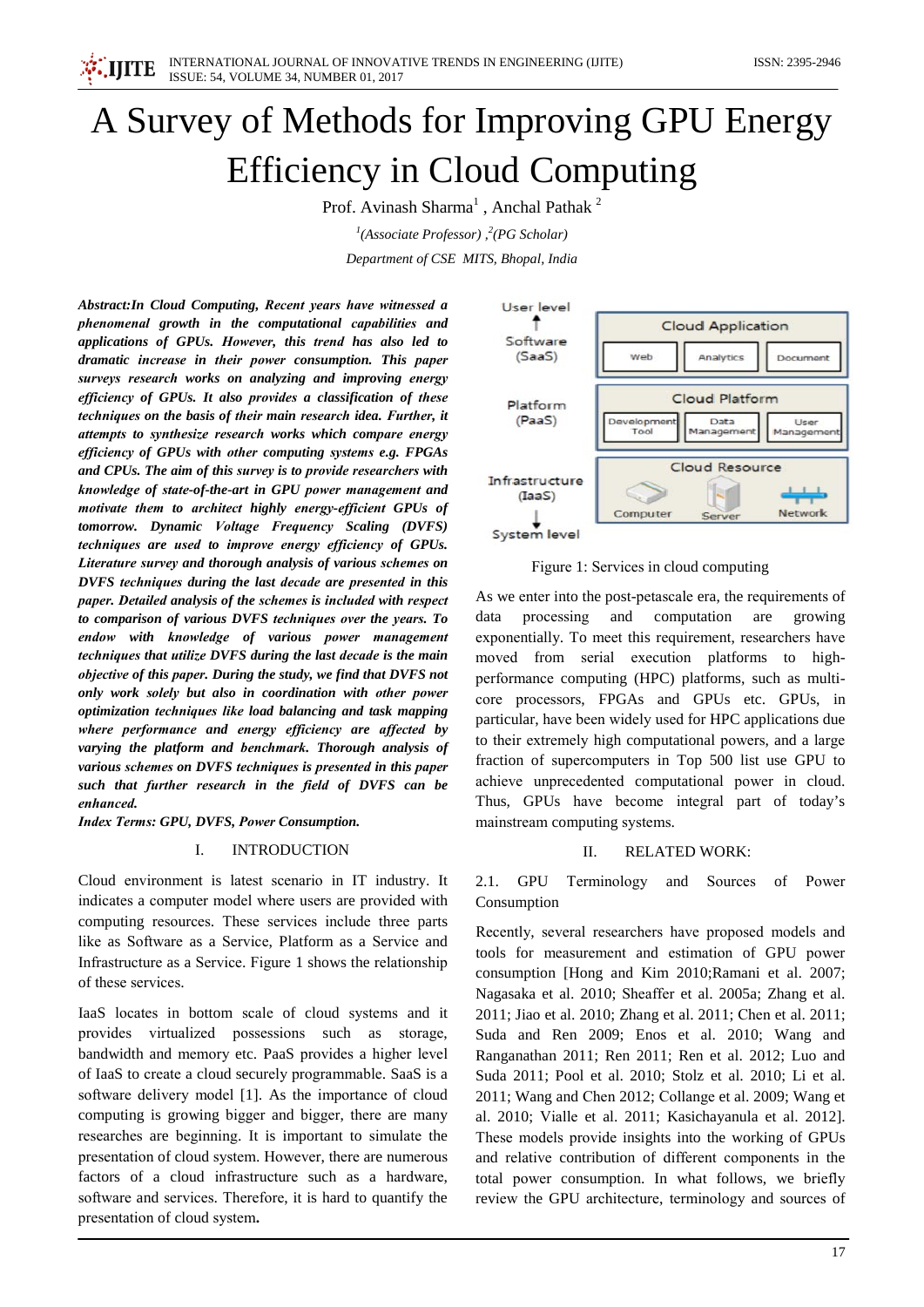power consumption, as relevant for this paper and refer the reader to above mentioned works for more details.

A GPU has several streaming multiprocessors, each of which has multiple cores. For example, NVIDIA GeForce GTX 590 has dual GPUs; where each GPU has 16 streaming multiprocessors (SMs); each of these SMs have 32 cores; for a total of 512 cores in each GPU and 1024 cores in the overall GTX 590 graphics card [GeForce GTX 590 2013]. The cores of a typical GPU are composed of ALUs, thread-schedulers, load/store units, scratchpad memory, register file and caches etc. A GPU is designed for stream or throughput computing, which has little data reuse and hence, a GPU has much smaller sized cache (for example 16KB L1 and 256KB L2 [Wong et al. 2010]) than a typical CPU. The GPU is used as a co-processor with a CPU and in such cases, GPU is referred to as the 'device' and the CPU as the 'host'. A GPU has its own device memory of a few GBs (gigabytes), and it is connected to the host through a PCI-Express (PCIe) bus. A GPU is programmed as a sequence of kernels. The code is executed in groups of 32 threads, called a warp. CUDA (Compute Unified Device Architecture) and OpenCL (Open Computing Language) are widely-used interfaces for programming GPUs.

The power consumption of GPU can be divided into two parts, namely leakage power and dynamic power. The dynamic power is a function of operating temperature and circuit technology. Leakage power is consumed when GPU is powered, even if there are no runtime activities. The dynamic power arises from switching of transistors and is determined by the runtime activities. Different components such as SMs and memories (e.g local, global, shared) etc. contribute to this power consumption.

### 2.2. Need for Improving Energy Efficiency of GPUs

GPU power management is extremely important for the following reasons.

2.2.1. Addressing Inefficient Resource Usage: To meet the worst-case performance requirements, the chip designers need to over-provision the computing resources of GPUs; however, on average, the utilization of these resources remains low. Also, in several applications, memory bandwidth of GPUs acts as a performance-bottleneck [Hong and Kim 2010; Daga et al. 2011; Cebrian et al. 2012; Spafford et al. 2012], due to which the cores are not fully utilized which leads to energy inefficiency. Further, unlike massively parallel applications, regular parallel applications do not scale well beyond a certain number of cores and hence, a large amount of power is wasted in idle cores or in synchronization. Finally, GPUs are increasingly being used in cloud infrastructure and data centers [Amazon EC2 2013], which experience highly varying usage patterns. Thus, dynamic power management techniques can offset these sources of inefficiencies by using runtime adaption.

2.2.2. Ensuring Reliability: Large power consumption has significant effect on the reliability of the computing systems. A 15 degree Celsius rise in temperature increases the component failure rates by up to a factor of two [Anderson et al. 2003]. The device failures may lead to system malfunction and as GPUs become increasingly employed in supercomputers and business services, system malfunction may have serious economic impact. For example, the service cost of merely one hour of downtime in brokerage operations and credit card authorization can be \$6,450,000 and \$2,600,000, respectively [Feng 2003]. Thus, since the performance-requirements grow at much faster pace than the effectiveness of cooling solutions, power management techniques are extremely important to ensure longevity and reliability.

2.2.3. Providing Economic Gains: For every watt of power dissipated in the computing equipment, an additional 0.5 to 1W of power is consumed by the cooling system itself [Patel et al. 2003], and with increasing ratio of cooling power to computing power, compaction of devices is inhibited, which results in increased operation costs. Due to these trends, in recent years, the energy cost of highperformance computing clusters has been estimated to contribute more than the hardware acquisition cost of IT equipment itself [Bianchini and Rajamony 2004; Mittal 2012].

2.2.4. Enabling Performance Scaling: The power challenges are expected to present most severe obstacle to performance scaling and it has been shown that thermal power may and leakage constraints disallow simultaneously using all the cores of a massively parallel processor [Esmaeilzadeh et al. 2013]. Large power consumption may necessitate complex cooling solutions (e.g. liquid cooling) which may increase chip complexity and offset the benefits of performance boost obtained by using GPUs.

### $III.$ TECHNIQUES FOR IMPROVING GPU **ENERGY EFFICIENCY IN CLOUD COMPUTING**

In this section, we discuss techniques for improving GPU energy efficiency.

### 3.1. Overview

For the purpose of this study, we classify the techniques into the following categories.

(1) DVFS (dynamic voltage/frequency scaling) based techniques

(2) CPU-GPU workload division based techniques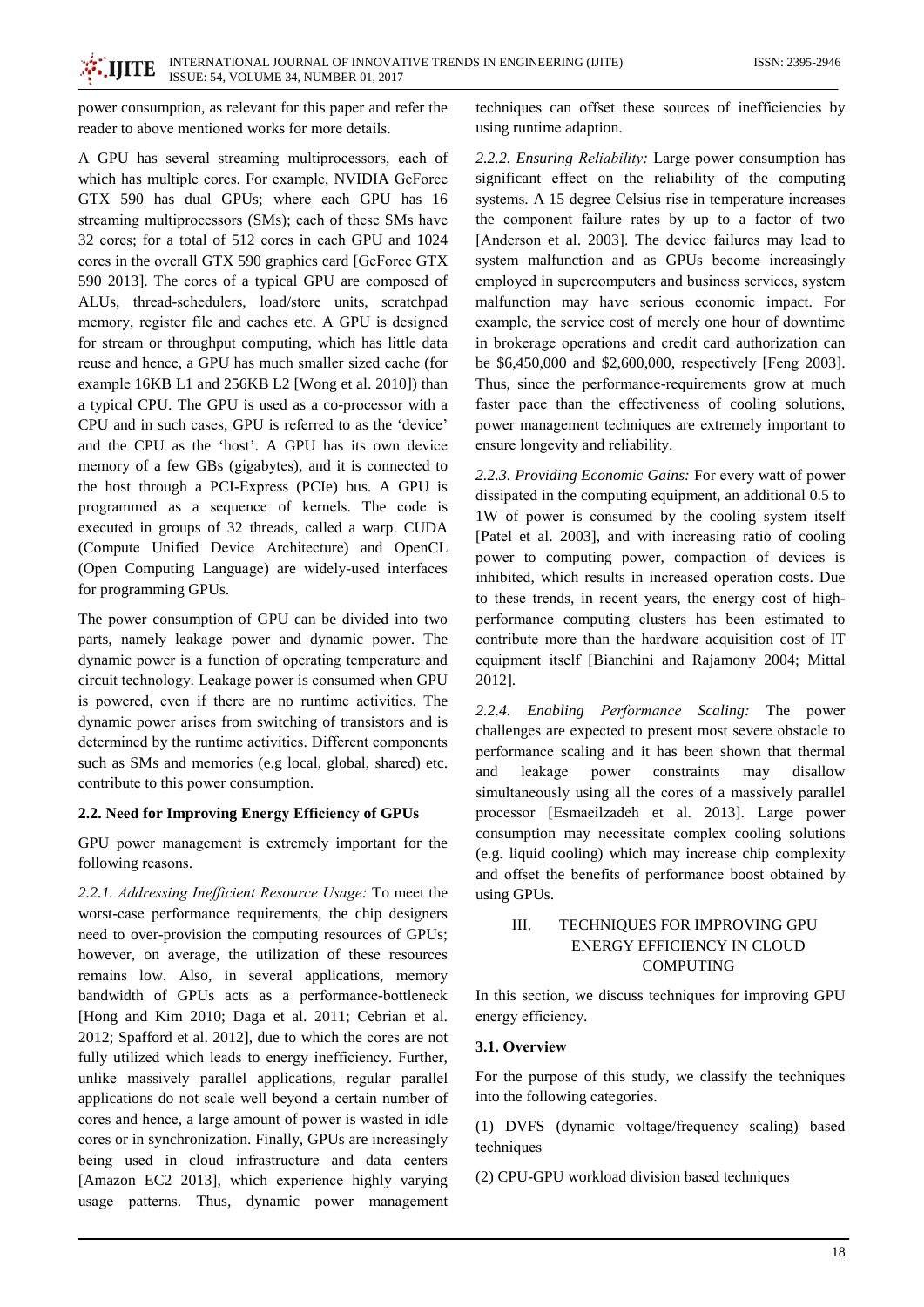(3) Architectural techniques for saving energy in specific GPU components, such as caches

(4) Techniques which exploit workload-variation to dynamically allocate resources

(5) Application-specific and programming-level techniques for power analysis and management

We now discuss these techniques in detail. As seen through the above classification, several techniques can be classified in more than one groups. For sake of clarity, we discuss them in one group only.

### 3.2. DVFS Based Techniques

Dynamic voltage and frequency scaling (DVFS) is a wellknown power-management technique which works by dynamically adjusting the clock frequency of a processor to allow a corresponding reduction in the supply voltage to achieve power saving [Rabaey et al. 2002]. By intelligently reducing the frequency, the voltage at which the circuit needs to be operated for stable operation can also be reduced, leading to power saving. However, since the reduction in frequency also harms the performance, the scaling of voltage/frequency needs to be carefully performed. Also note that in some of the works discussed below, the frequency scaling is actually applied to CPU; however, we still include these works since the power saving is achieved in the entire system and power management of CPU is done while taking into account the properties of GPU.

Nam et al. [2007] propose a low-power GPU for hand-held devices. The proposed GPU uses logarithmic arithmetic to optimize area and power consumption. The use of logarithmic arithmetic leads to some computation error, however, due to the small screen of the hand-held devices, the error can be tolerated. They divide the chip into three power domains, viz. vertex shadier, rendering engine and RISC processor, and DVFS is individually applied to each of the three domains. The power management unit decides the supply voltage and frequency of each domain based on its workload for saving power while maintaining the desired performance level.

# 3.3. CPU-GPU Work Division to to Improve Energy Efficiency

Researchers have shown that different ratios of workdivision between CPUs and GPUs may lead to different performance and energy efficiency levels [Ma et al. 2012; Luk et al. 2009]. Based on this observation, several techniques have been proposed which dynamically choose between CPU and GPU as a platform of execution of a kernel based on the expected energy efficiency on those platforms.

# 3.4. Saving Energy in GPU components

Several techniques make architecture-level changes to GPUs to optimize the energy spent in individual components of the GPU. These techniques utilize the specific usage pattern of GPU components to make runtime adaptation for saving energy. Gebhart et al. [2011] present a technique for saving energy in core datapath of GPU. Since GPUs employ a large number of threads, storing the register context of these threads requires a large amount of on-chip storage. Also, the thread-scheduler in GPU needs to select a thread to execute from a large number of threads. For these reasons, accessing large register files and scheduling among a large number of threads consumes substantial amount of energy. To address this, Gebhart et al. present two improvements. First, a small storage structure is added to register files which acts like a cache and captures the working set of registers to reduce energy consumption. Second, the threads are logically divided into two types, namely, active threads (which are currently issuing instructions or waiting on relatively short latency operations), and pending threads (which are waiting on long memory latencies). Thus, in any cycle, the scheduler needs to consider only the active threads which are much smaller in number. This leads to significant energy savings.

### 3.5. Dynamic Resource Allocation Based Techniques

It is well-known that there exists large intra-application and inter-application variation in the resource requirements of different applications. In fact, several real-world applications rarely utilize all the computational capabilities of GPU. Thus, significant amount of energy saving can be achieved by dynamically adapting the components which exhibit low utilization levels.

Hong and Kim [2010] propose an integrated power and performance prediction system to save energy in GPUs. For a given GPU kernel, their method predicts both performance and power; and then uses these predictions to choose the optimal number of cores which can lead to highest performance per watt value. Based on this, only desired number of cores can be activated, while the remaining cores can be turned-off using power-gating. Note that power-gating is a circuit-level scheme to remove leakage by shutting-off the supply voltage to unused circuits.

#### 3.6. Application-specific and programming-level techniques

It has been observed that source-code level transformations and application-specific optimizations can significantly improve the resource-utilization, performance and energy efficiency of GPUs. Thus, by performing manually or automatically optimizing GPU implementation and addressing performance bottlenecks, large energy savings can be obtained. Wang et al. [2010] propose a method for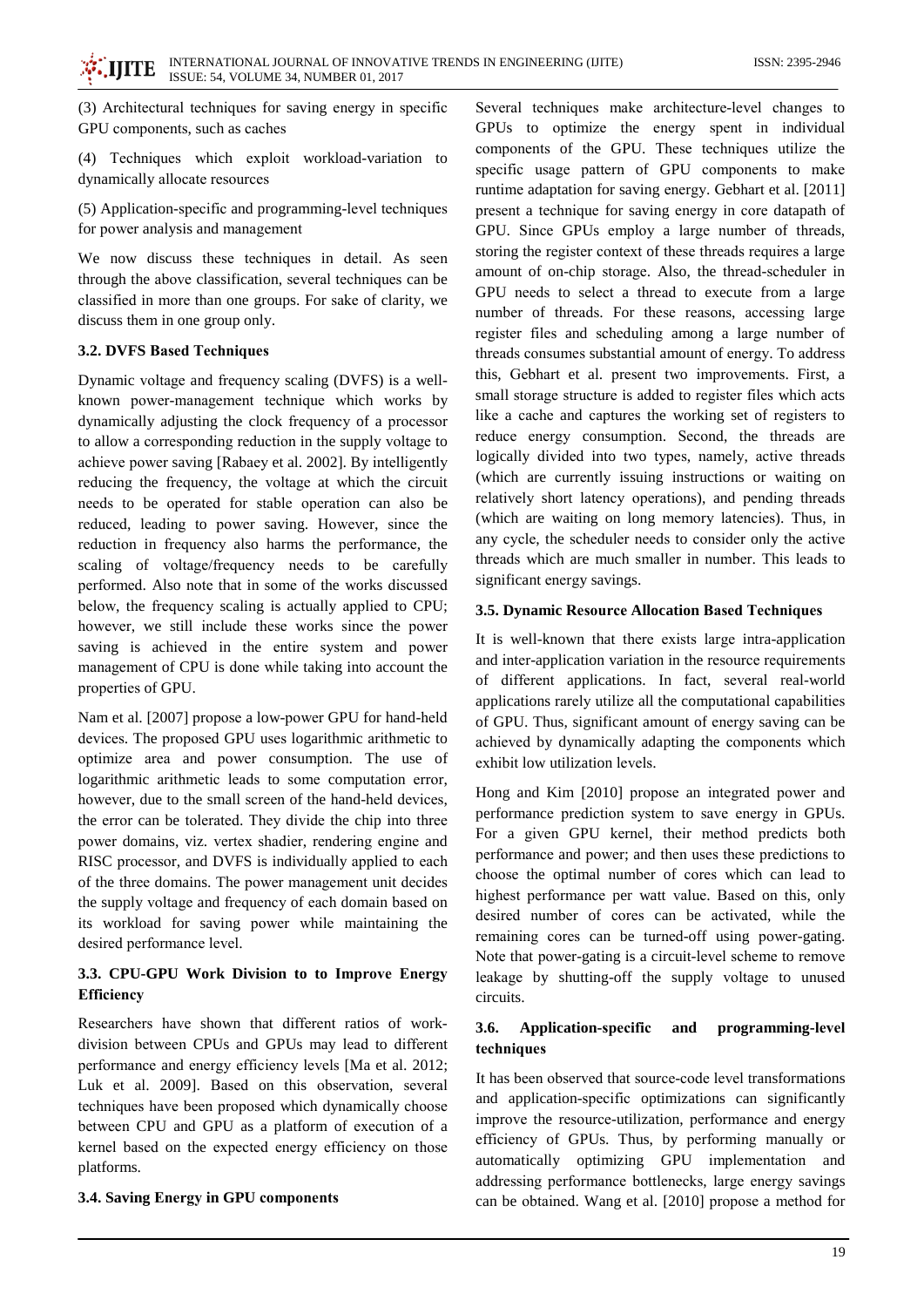saving energy in GPU using kernel-fusion. Kernel fusion combines the computation of two kernels into a single thread. Thus, it leads to balancing the demand of hardware resources, which improves utilization of resources and thus, improves the energy efficiency. The authors formulate the task of kernel-fusion as a dynamic programming problem, which can be solved using conventional tools.

### TOOLS RELATED TO GPU ENERGY  $\mathbf{I} \mathbf{V}$ EFFICIENCY IN CLOUD:

There are various cloud computing tool can be used for implement scheduling task.

# A. CLOUDMIGXPRESS:

CloudMIG Xpress addresses those types of challenges and supports method provide for the evaluation and preparation phases to move around software techniques to PaaS or IaaS-based clouds scenario. It supplies from a rationally model and is make to provide research in cloud immigration. The basic characteristics are as follows:

- Extract code prototypes from jdk-based software
- Reproduce many cloud deployment options
- Compare the trade-offs
- Evaluate future values, response times, and SLA violations
- Model the current technique deployment
- Create artificial workload profiles
- Model cloud scenarios with the help of cloud profiles
- Model cloud atmosphere constraints
- Perform a static analysis to detect cloud violations
- Compare the suitability of different cloud profiles
- Graph-based visualization of searched cloud  $\bullet$ violations

# **B. CLOUDSIM:**

CloudSim is an extensible simulation model that provides prototyping and imitation of Cloud computing technique and application provisioning atmosphere. The CloudSim simulator provides both system and activities modeling of clouds mechanism like as information centers, virtual machines and resource provisioning rules. It experiments generic application provisioning methods that can be elaborated with simplicity and limited attempt. Currently, it provides prototyping and simulation of cloud atmosphere including of both unit and inter-networked cloud system. Moreover, it shows typical interfaces for experimenting rules and provisioning approaches for allocation of virtual machines belongs to inter-networked cloud systems. Many researchers from organizations like as HP laboratory in US are using CloudSim in their examination on cloud supply provisioning and energy well-organized organization of information center possessions. The convenience of CloudSim is introduced by a case study consisting dynamic condition of application services in the mixed federated clouds atmosphere. The conclusions of this case study prove that the cloud computing scenario efficiently increases the application QoS requirements under swinging supply and service insist patterns.

### **C. ICANCLOUD:**

Basically iCanCloud is a simulation place aimed to prototype and simulates cloud computing approaches, which is objected to those programmers who deal nearly with those types of systems. The main objective of iCanCloud is to assume the trade-offs between cost and effective performance of a given set of applications performed in a specific hardware and then support to programmers useful data about such values. Therefore, iCanCloud can be used by a wide range of programmers and users, from general active users to developers of more distributed applications. The most desirable characteristics of the iCanCloud simulation place consists the following:

- Both existing and non-existing cloud architectures can be prototyped and simulated.
- A more flexible cloud hypervisor function supports an easy technique for integrating and testing both new and previous cloud brokering rules.
- Custom VMs can be used to fast simulate unicore/multi-core systems.
- iCanCloud supports a wide area of configurations for repository systems which consist prototypes for local storage systems, isolated storage systems like NFS and parallel repository systems like parallel systems and RAID systems.

Some other cloud computing tool is as follows:

### (1) SIMCLOUD:

### (2) REALCLOUDSIM

- (3) SIMCLOUD:
- (4) VIMCLOUD:
- (5) APACHE-ANT:

### $\overline{V}$ FUTURE RESEARCH TRENDS AND **CONCLUSION**

We believe that in the near future, the challenges of GPU power consumption would need to be simultaneously addressed at different levels at the same time. At the chipdesign level, researchers are aiming to develop energy-